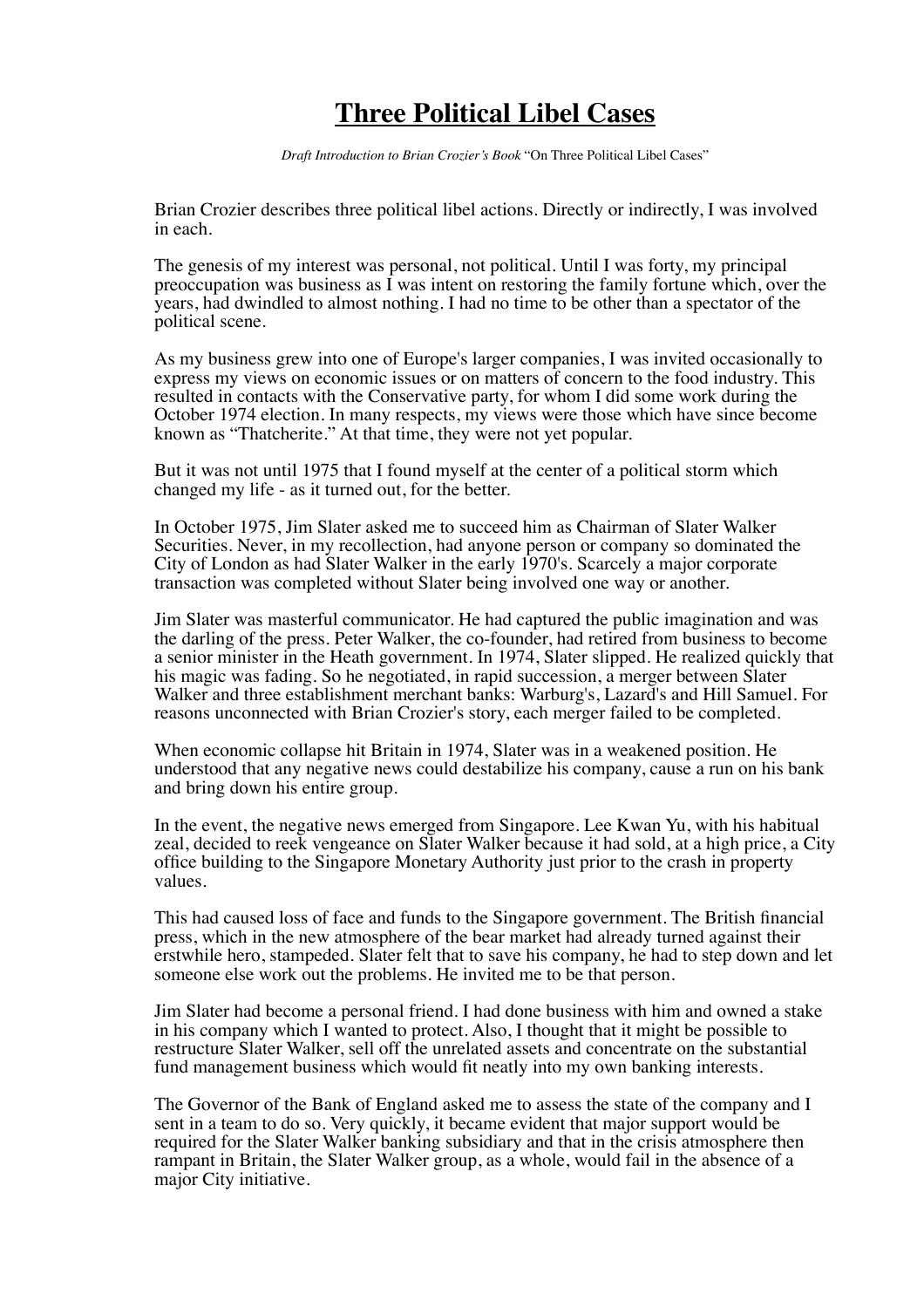I reported to the Governor that I could only assume responsibility for Slater Walker if the Bank of England extended substantial financial assistance and if, in addition, to show broad City support, I were accompanied by a team of leading city bankers and professionals.

That is how, in October 1985, I became Chairman of Slater Walker Securities accompanied, inter alia, by Lord Rothschild, Chairman of N.M. Rothschild; Charles Hambro, Chairman of the Hambros banking group; Dominique Leca, Chairman of France's largest insurance group, Union d' Assurances de Paris; and Sir Ronald Leach, Chairman of the Accounting Standards Committee who agreed to act as special adviser to the Board.

The resignation of Jim Slater was a major national event. I hoped that, in due course, the overwhelming publicity would blow over and that we would be able to go about our business in a reasonably normal fashion. That was not to be.

It was at this time that I first met Prime Minister Harold Wilson. Politically, I had never been a supporter of his as I have always been a conservative. But, personally, I found him to be a kind, loyal and pleasant man. He was the first to warn me that the task I had undertaken was not just business. It would, he said, assume a political dimension. Harold Wilson explained that he was a social democrat rather than a marxist in that he believed in the mixed economy with a vigorous private sector. But, he continued, the hard left was agitating for a complete State takeover of the credit institutions of the City. Slater Walker would be the high profile, cause celebre, which could offer them the opportunity to discredit the City and free enterprise in general.

As I was to be the Chairman, and the only new director not part of the Establishment, I would be considered the weak link and everything would be done to discredit me personally. If they could destroy my reputation, then the salvage operation could fail and the Slater Walker group would go down. As it owned not only a bank, but an insurance company and a major unit trust business, it would affect tens of thousands of people throughout the country. This would have severe ripple effects at a time of economic crisis. Whatever the wisdom of his analysis, my family and I did become the target of an extraordinary and intense campaign of vilification. This resulted in numerous libel actions culminating in the following statement in the High Court in London on 11th July 1983.

## **«In the high court of justice Queen's bench division»**

11 July 1983

## **Counsel for the Plaintiff: Lord Rawlinson Q.C.**

On May 27, 1977, the Defendants, the Editor and publishers of Private Eye, unreservedly apologised to Sir James Goldsmith for a particularly serious libel. They admitted in open court that their allegations against Sir James Goldsmith did not contain even "a shred of truth." Furthermore, Counsel for Private Eye said "it has never been the intention of Private Eye to pursue any personal or public vendetta against Sir James Goldsmith and he has their sincere assurance that they will not do so in future issues of Private Eye"...

In the event, and contrary to their « sincere assurance », Private Eye has pursued relentlessly and continuously an intense campaign of personal abuse against Sir James and his family...

They are represented today by Counsel to acknowledge that this was another grave and wholly untrue libel against Sir James and to repeat their apologies in public...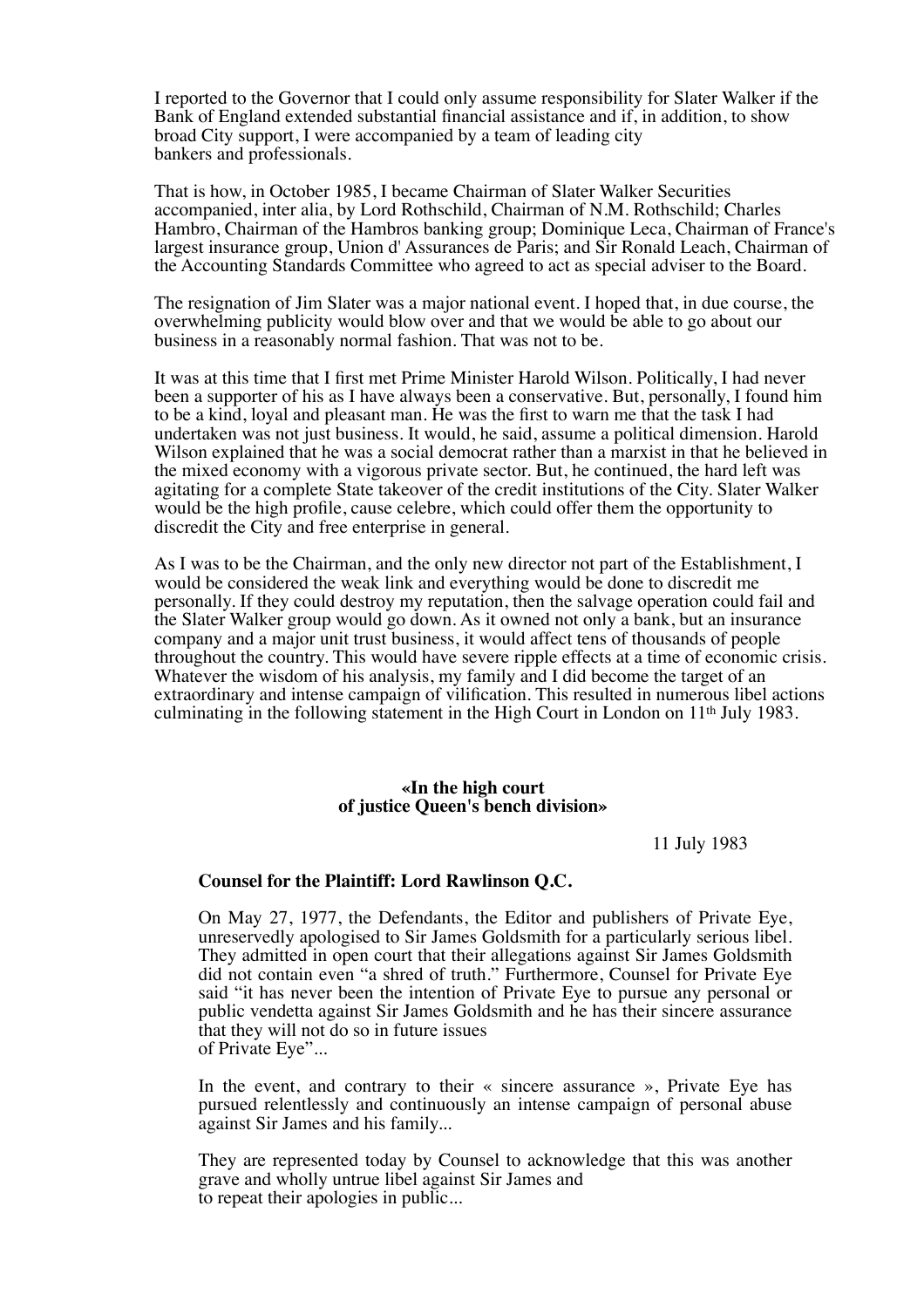## **Counsel for the Defendants: Mr. John Wilmers Q.C.**

On behalf of the Defendants, I accept everything my learned friend has said, and apologize to the Plaintiff. .....

This leads me to the first of Brian Crozier's three stories: that concerning Franz Joseph Strauss. The campaign against Strauss is described in this book, so I will not go over the same ground. My sympathy for Strauss was triggered by the amazing similarity between the methods used against him and those that I had had to face.

Stories were invented by the press to discredit him, repeated in a seemingly uncoordinated way and thereby became the conventional wisdom among the conventional trendies. He was smeared by association and innuendo. The Communist press in Eastern Europe participated, actively. He sued for libel over and over again. He won on all substantial points. His vindication went almost unreported as the attacks were renewed and he was accused of overreacting.

My own experience can best be summed up by the case that I made to the Press Council and which was subsequently proven in Court. It is reproduced in full in Appendix 1, see Counter Culture, Volume 1, pages 171-179, published privately, London 1986. I recommend it to those interested in the mechanisms of smear campaigns. It should be remembered that not all journalists who are drawn into such campaigns are part of an organised conspiracy. As Lenin said, there are agents of influence and there are "useful idiots." The latter do not understand that they are being used by the former. They just think that they are being fashionable.

As with Strauss, the Soviet press participated actively in the campaign, more particularly, the Moscow Literary Gazette. That is why I was all too pleased to defend the libel action brought and, subsequently, withdrawn by Der Spiegel. I was not surprised by the dishonest reporting that followed the case and which forced me to take further and successful legal action in the German Courts.

The Anastasi case was important because it demonstrated direct KGB contacts with a major popular Western newspaper. By the time that Paul Anastasi visited me, I had become somewhat of an expert. I had interviewed personally most of the major Soviet bloc defectors who had been connected with disinformation. Men like Stan Levchenko, Joe Frolik, Jan Sejna, Djerklikhov, among many others, had explained to me in detail the workings of the KGB disinformation machine. I was appalled by the blend of hypocrisy, perfidy, sanctimony and cowardice of those who knew better but pretended otherwise. Those who looked the other way. They shunned men like Paul Anastasi who were waging lonely battles on behalf of us all. So I supported Anastasi directly and indirectly. Through the French newsweekly L 'Express which I then controlled, we exposed the facts and, of course, were sued for libel.

The last of Brian Crozier's stories concerns the case brought against The Spectator and him by the Institute for Policy Studies in Washington. By this time, my interest had evolved yet further.

I had arranged for a fund to be established which would support individuals against institutions. The fund was not political. Most of the cases it supports are personal and, in the broad view of the world, could be considered trivial.

The reason the fund was created was that I had come to understand that defending one's reputation, particularly in Britain, is a rich man's privilege. My feelings about libel are described in the following letter published in The Times on December 1st, 1982.

 $\ll$  Sir,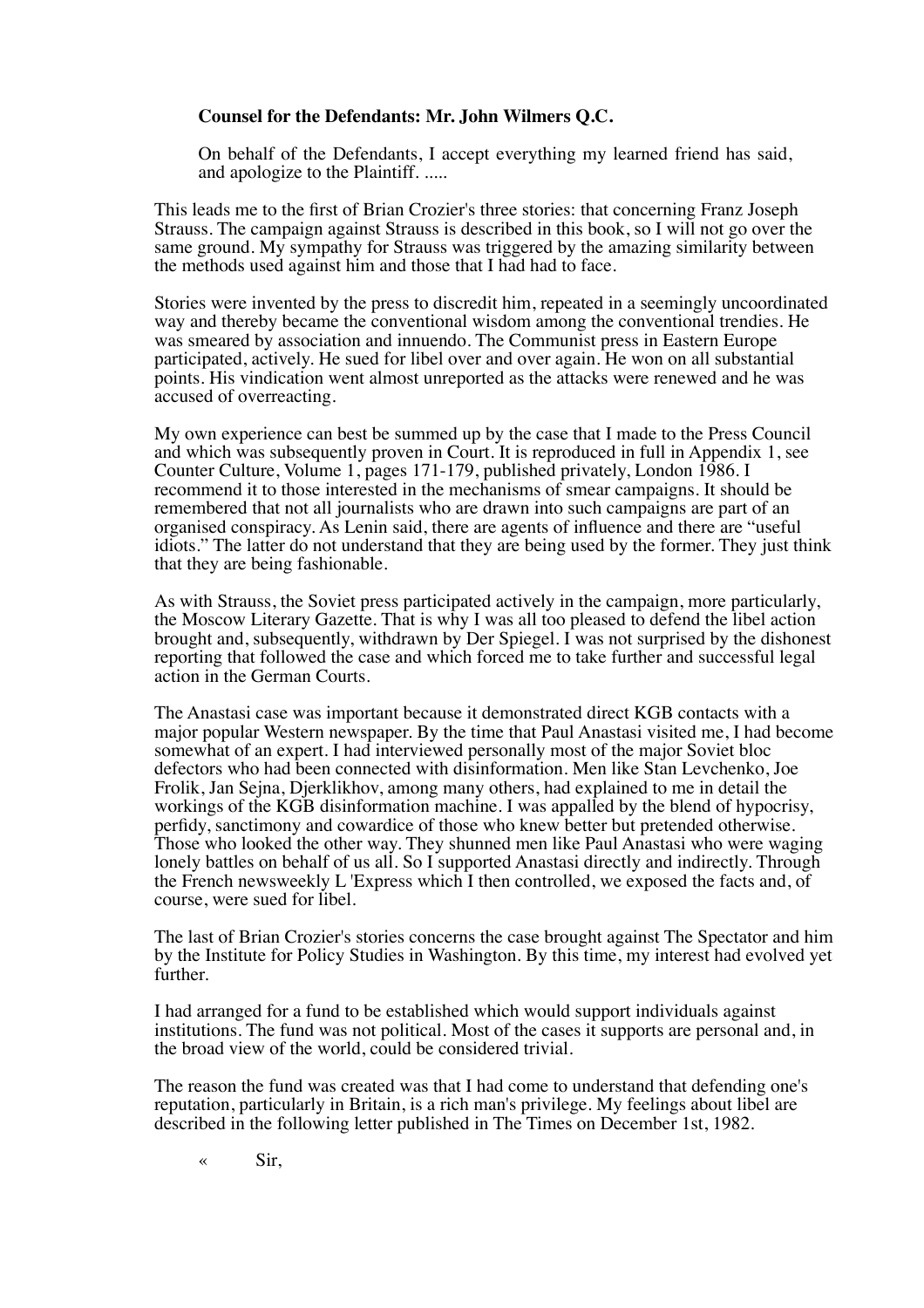In your recent leader (November 25), on the Law Commission's consultative document on criminal libel you argue that civil action for libel is sufficient remedy. This is not so.

Please consider the respective positions of a publication which has seriously defamed an individual and the person concerned. He or she is subjected to much hardship. The costs are very great, sometimes approaching £ 100,000. If the victim wins and the publication has to pay costs, then the official procedure for estimating these costs often results in reimbursement of only about half of the true costs.

What is more, the person bringing the action is subjected to considerable discomfort. In court, the defamer can attempt to justify his libel by every trick of the trade. With the protection of privilege, every allegation, true or false, can be given wide publicity. When the jury reaches its verdict there will be some relief. But the impression created will linger on with the usual suspicion of no smoke without fire.

The position of the publication is quite different. Damages of over £50,000 are considered major by both juries and judges. But for a commercial enterprise, such damages and costs are insignificant. On the contrary, the publicity enjoyed during the trial can be enormously beneficial. In commercial terms, it can be worth many millions of pounds. Private Eye's management still boasts that their enterprise was established by Randolph Churchill's successful civil action against them. It was altogether different when Winston Churchill brought proceedings for criminal libel against his vilifier.

So a person defamed has the choice of quietly submitting to his defamers or entering into a process which can vastly benefit his detractors as well as involve him in great costs and personal embarrassment.

To be effective, damages for a serious libel should not be judged in terms of a large amount for an individual but in terms of a large amount, after tax relief, for a commercial enterprise.

If not, criminal libel is the only alternative. It should be a crime to publish an untrue defamatory statement likely to cause the victim significant harm, provided that the maker of the statement both intended to defame and did not take reasonable precautions to ensure that the statement was true. I agree with you that it is too difficult to prove whether, at the time of writing, the defamer knew his statement to be true or false.

Of course, some in the media will howl "freedom of speech". In truth, they are trying to protect the relative freedom to lie.

Finally, you seem to consider damage to person and property as being dimensionally greater than damage to reputation. I do not agree.

Yours faithfully,

James Goldsmith.

November 29, 1982.»

So the special fund was set up to help individuals - whether members of the public or the press. Journalists can be in trouble if the publication for which they wrote abandons them